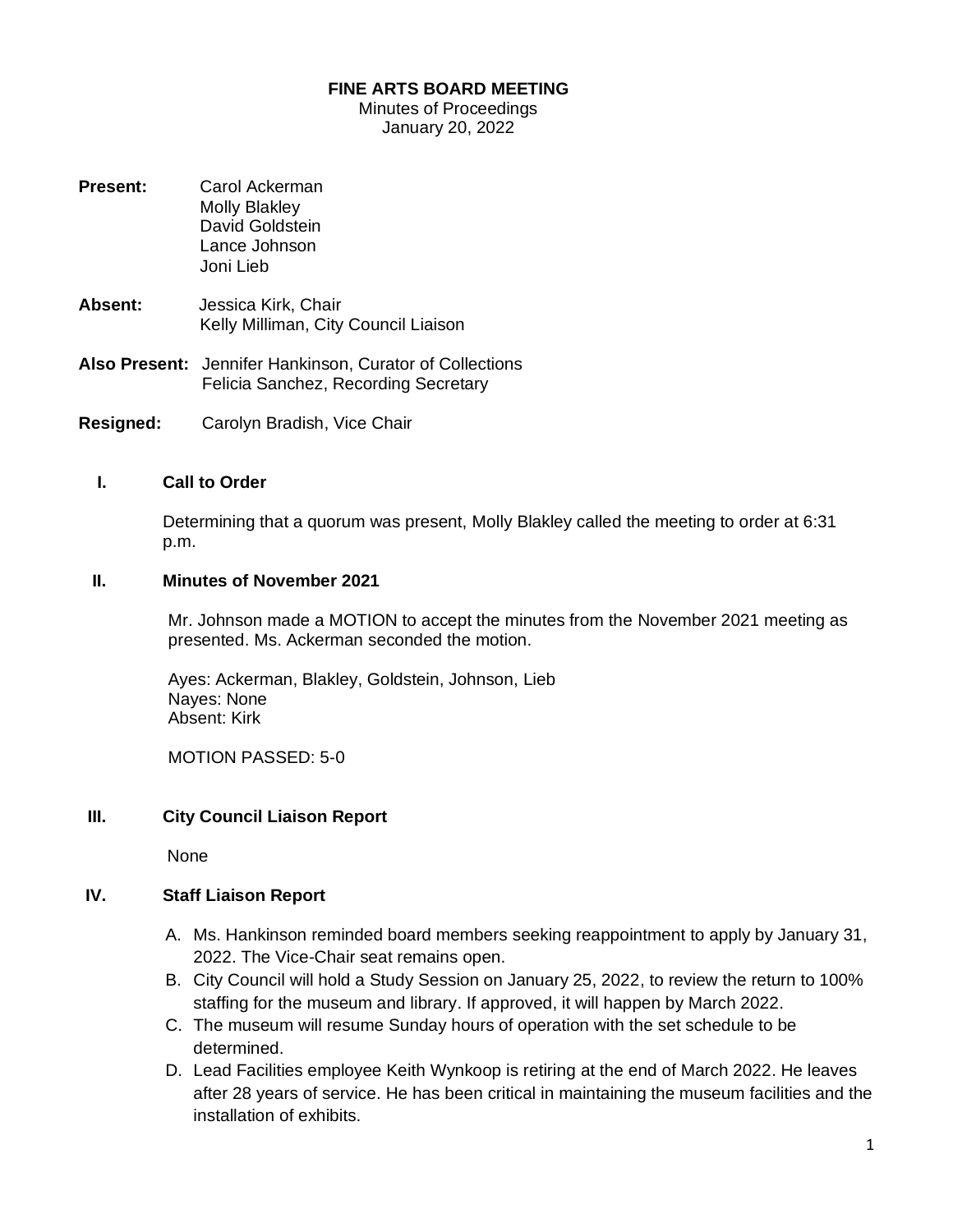- E. Eye of the Camera opening reception is canceled due to increased COVID cases. A closing reception may still happen.
- F. State of the Arts Inaugural event is scheduled for February 9, 2022, at the museum.
- G. Cultural Arts Partners Group met in November. A second meeting is coming up Wednesday, March 9, 2022, from 8:00 a.m. to 10:00 a.m.
- H. Space to Wonder opens from January 21, 2022, through March 12, 2022.
	- a. Juror Rupert Jenkins selected works for prizes on January 19, 2022.
	- b. 150 artworks were submitted, with 32 being selected for exhibition,
- I. Patterns of Consumption by Kalliopi Monoyios opens June 25, 2022, focusing on plastics and recycled materials.
	- a. Artist talks and community art projects are in the works to accompany the exhibit.
	- b. March 31, 2022, opening reception.
- J. Collections Week will be taking place next week in the Collections building to focus on storing, restoring, and cataloging.
- K. There will be a joint effort between Public Works and the Fine Arts Board to wrap traffic control boxes in 2022.

# **V. Committee Reports**

## *SSP&RD Art Committee*

The committee liaison position remains vacant.

## *Littleton Arts and Culture Commission*

- A. Chair Mike Braaten resigned. Kate Eckel will take over the Chair position, and JD McCrumb will fill the Vice-Chair role.
- B. City Council has asked the Arts and Culture Commission to work on a lodging tax of which a percentage will go to fund the arts.

# **VI. Old Business**

- A. The 2022 budget has \$20,000 allocated for the mural program.
- B. Currently looking at possible mural locations and the process involved with the city to ensure proper procedures are followed.
- C. Ms. Hankinson shared the mural timeline, and the board discussed how this would affect the program.
- D. Ms. Blakley called for nominations for the Vice Chair position.
	- a. Ms. Lieb nominated Molly Blakley, and Ms. Blakley accepted the nomination.

Ms. Lieb made a MOTION to elect Molly Blakley as interim Vice-Chair until the April elections. Mr. Johnson seconded the motion.

Ayes: Ackerman, Goldstein, Johnson, Lieb Nayes: None Absent: Kirk Abstained: Blakley

MOTION PASSED: 4-0